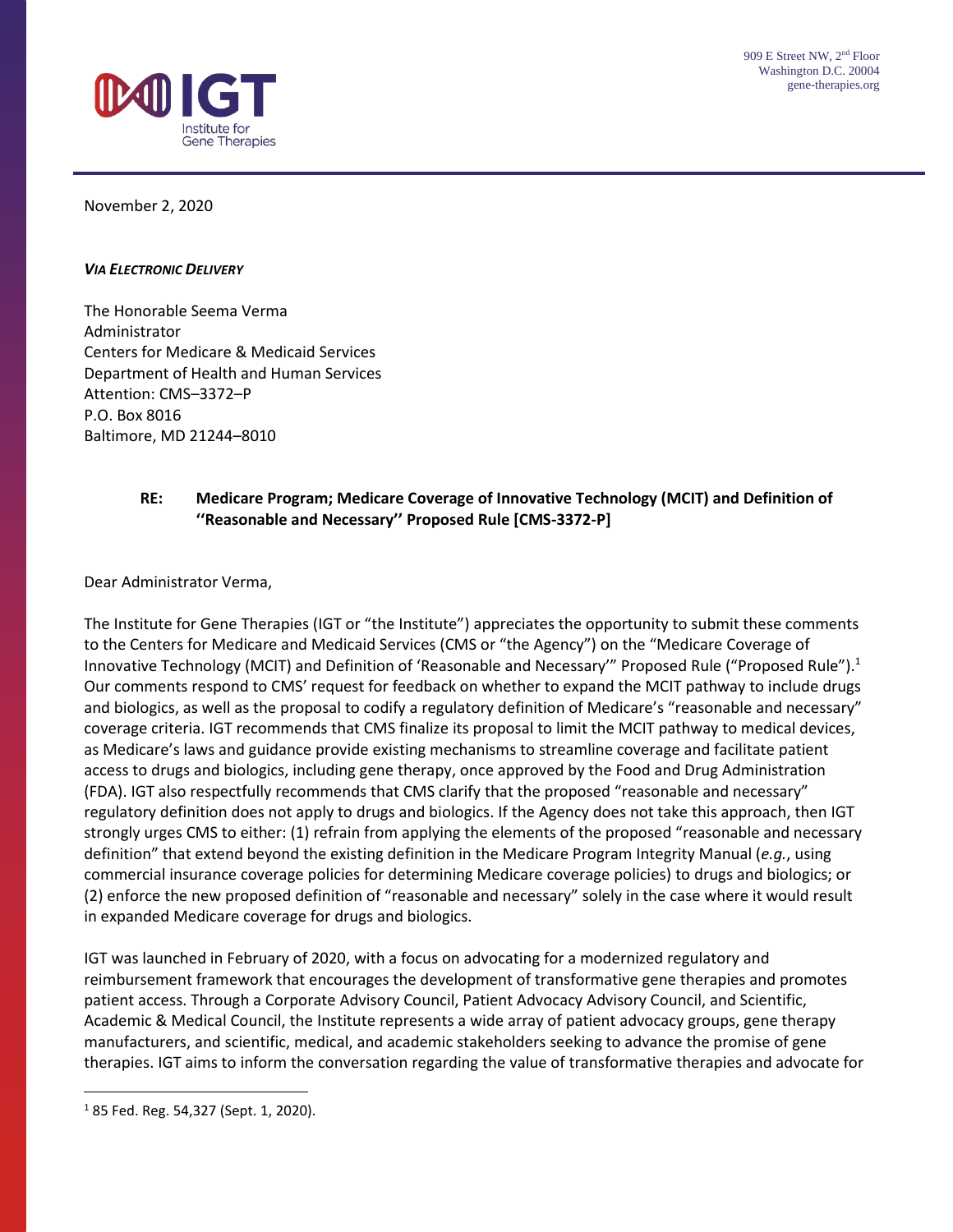policies and practices to ensure patient access to these treatments. A full list of our members is available at [https://www.gene-therapies.org/advisory-councils.](https://www.gene-therapies.org/advisory-councils)

# **I. Opening of the MCIT Pathway to Drugs and Biologics is Not Necessary or Recommended**

CMS is proposing to establish a new coverage pathway under Medicare specifically for innovative medical devices with breakthrough designation from the FDA. The Agency states that the overall goal of the MCIT pathway is to increase Medicare beneficiary access to these devices by providing immediate coverage upon FDA approval. While CMS proposes to limit the pathway to breakthrough devices, it requests feedback on whether the MCIT pathway should also include diagnostics, drugs, and/or biologics that utilize breakthrough or expedited approaches through the FDA (*e.g.*, Breakthrough Therapy, Fast Track, Priority Review, Accelerated Approval) or all diagnostics, drugs, and/or biologics. $<sup>2</sup>$ </sup>

IGT appreciates the Agency's focus on, and efforts to facilitate access to, technologies that the FDA designates as addressing an unmet medical need. IGT agrees that it is critical to ensure that CMS' coverage and reimbursement policies are modernized to keep pace with advancements in technologies across the medical field. The Institute also recognizes, however, that differences exist in the coverage standard applied to medical devices and the standard applied to drugs and biologics. Those differences drive our recommendation that CMS refrain from expanding the MCIT pathway to include drugs or biologics. Medicare coverage upon FDA approval of drugs and biologics is available for those products meeting the "reasonable and necessary" statutory definition in Section 1862(a)(1)(A) of the Social Security Act (SSA) and Chapter 13 of the Medicare Program Integrity Manual, along with Part B statutory criteria for drugs and biologics in Section 1861 of the SSA and implementing regulations and guidance. Where CMS applies these criteria, they have contributed to facilitating timely patient access to Part B drugs and biologics upon FDA approval. Moreover, the Agency has the discretion to institute more formal coverage parameters through National Coverage Determinations (NCDs) or to allow Medicare contractors to do so through Local Coverage Determinations (LCDs).

Opening the MCIT pathway to drugs and biologics, including gene therapies, would not result in meaningful improvements in Medicare Part B coverage and could have unintended, negative consequences for these therapies based on the focus of operationalizing MCIT in the context of medical device regulatory and reimbursement standards. IGT commends the Agency, however, for considering the need to facilitate beneficiary access in an efficient and effective manner to novel therapies that FDA has identified as likely to have substantial impact on diseases with significant unmet medical needs.

## **II. CMS Should Clarify that the Reasonable and Necessary Regulatory Definition is Limited to Medical Devices**

CMS proposes to establish a new regulatory definition of "reasonable and necessary" in Section 405.201 of the Code of Federal Regulations. In addition to the definition currently included in the Program Integrity Manual, CMS indicates that it would add a separate basis under which an item or service is considered "appropriate" based on commercial health insurer coverage policies. This new commercial market analysis would apply in cases where an item or service does not meet the existing criteria for being considered "appropriate" for Medicare patients but is determined to be safe and effective and not experimental or investigational.<sup>3</sup>

<sup>2</sup> *Id.* at 54,331.

<sup>3</sup> *Id.* at 54,332.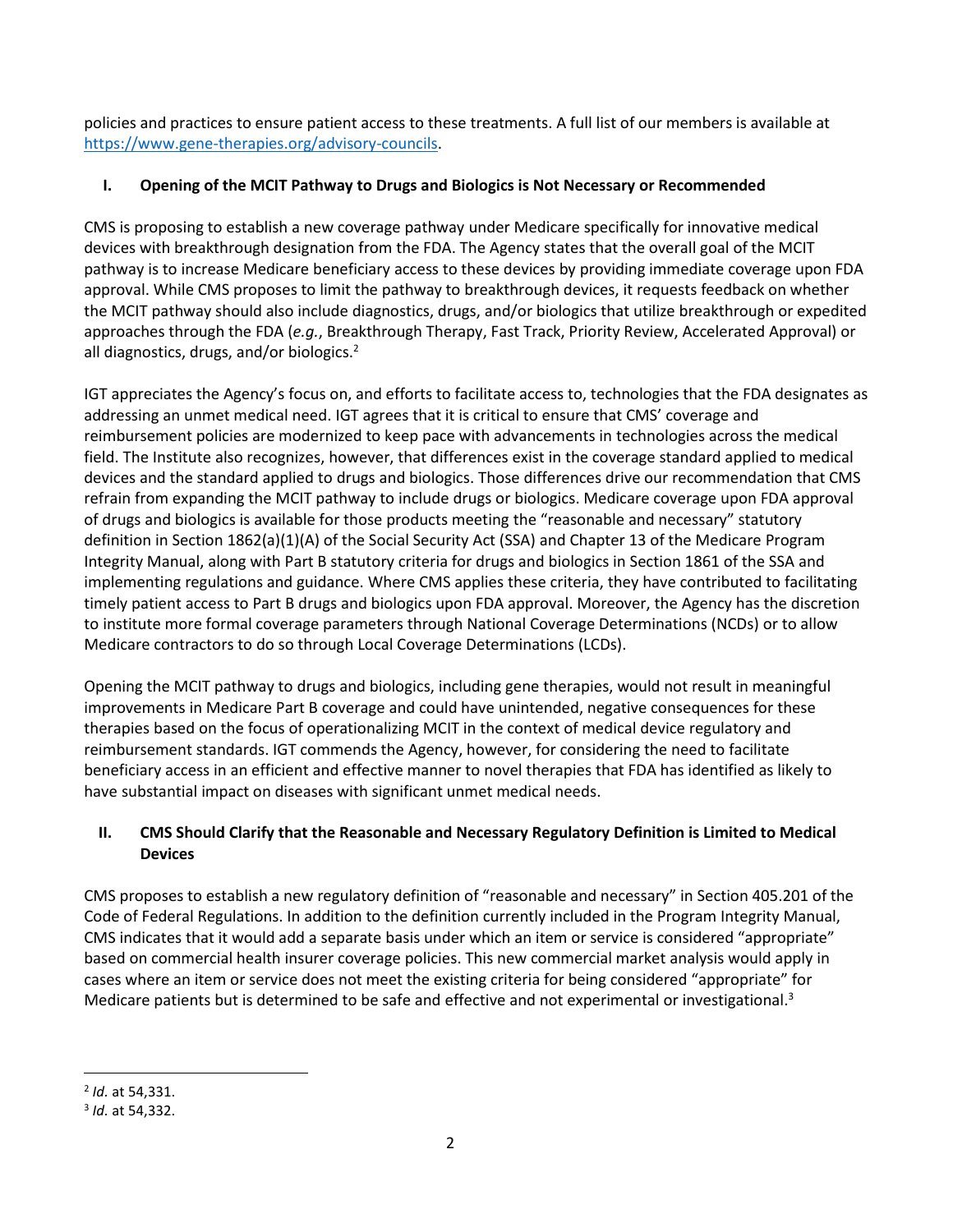IGT understands these proposals are focused on revising the "reasonable and necessary" criteria to provide flexibility for medical devices in obtaining coverage in Medicare, opening the door to permitting stakeholders to reference commercial insurance plan coverage as grounds for attaining Medicare coverage. In fact, CMS proposes to codify its proposed regulatory definition of "reasonable and necessary" in a portion of Medicare regulations focused specifically on medical device coverage issues. On these grounds, IGT finds it confusing that CMS states in the Fact Sheet and Press Release issued with the Proposed Rule that it intends for this new regulatory definition to apply to all Medicare items and services. In the Fact Sheet, CMS notes: "In this proposed rule, we are proposing to codify a definition of 'reasonable and necessary' for items and services that may be covered under Part A and Part B of the Medicare program. This proposed definition would apply to all Medicare items and services, not just those covered through the MCIT pathway."<sup>4</sup> Similarly, the Press Release states that "the MCIT proposed rule would clarify the standard CMS uses to determine whether Medicare should cover a product, like a drug, device, or biologic."<sup>5</sup> IGT recommends that CMS specify in the Final Rule that this proposed regulatory definition does not apply to drugs or biologics.

The Agency's proposal to apply a revised definition of "reasonable and necessary" to drugs and biologics in terms of appropriateness for Medicare beneficiaries is unnecessary and could result in unintended consequences. As indicated in the preceding section of these comments, the existing statutory and manual definition of "reasonable and necessary," along with the Part B drug and biologic criteria, have facilitated streamlined coverage for and beneficiary access to drugs and biologics, including gene therapies. IGT does not support instituting the new proposed regulatory definition, as it is not fit-for-purpose for the critical medicines that beneficiaries and their treating providers may seek to access under existing coverage standards. IGT is concerned that changes to this definition could create uncertainty regarding Medicare coverage and potentially result in unintended detrimental impacts for provider and patient access and, in turn, downstream negative impacts on program spending (*e.g.*, resulting from increased hospitalizations and emergency department use as a result of decreased access to needed therapies).<sup>6</sup>

IGT appreciates that the experience of medical devices in obtaining coverage is different from drugs and biologics and, thus, recommends that CMS make clear that any finalized version of this new definition does not apply to drugs and biologics. IGT emphasizes that it does not take a position on this definition as it applies to medical devices or whether it should be finalized in relation to medical devices. To the extent CMS finalizes this definition for medical devices, however, IGT recommends the following revision to the opening of the proposed regulatory definition of "reasonable and necessary"<sup>7</sup> (revisions underlined):

### **§ 405.201 Scope of subpart and definitions.**

**\* \* \* \* \***  $(b) * * * *$ 

<sup>4</sup> Fact Sheet, Centers for Medicare and Medicaid Services (CMS), Proposed Medicare Coverage of Innovative Technology (CMS-3372-P) (Aug. 31, 2020).

<sup>5</sup> Press Release, CMS, CMS Acts to Spur Innovation for America's Seniors (Aug. 31, 2020).

<sup>&</sup>lt;sup>6</sup> A 2012 Congressional Budget Office (CBO) review of the link between prescription drug spending and other categories of healthcare utilization costs is emblematic of this example: Congressional Budget Office (CBO), Offsetting Effects of Prescription Drug Use on Medicare's Spending for Medical Services (November 29, 2012), available at: <https://www.cbo.gov/publication/43741> (last accessed October 18, 2020).

<sup>7</sup> 85 Fed. Reg. at 54,338.